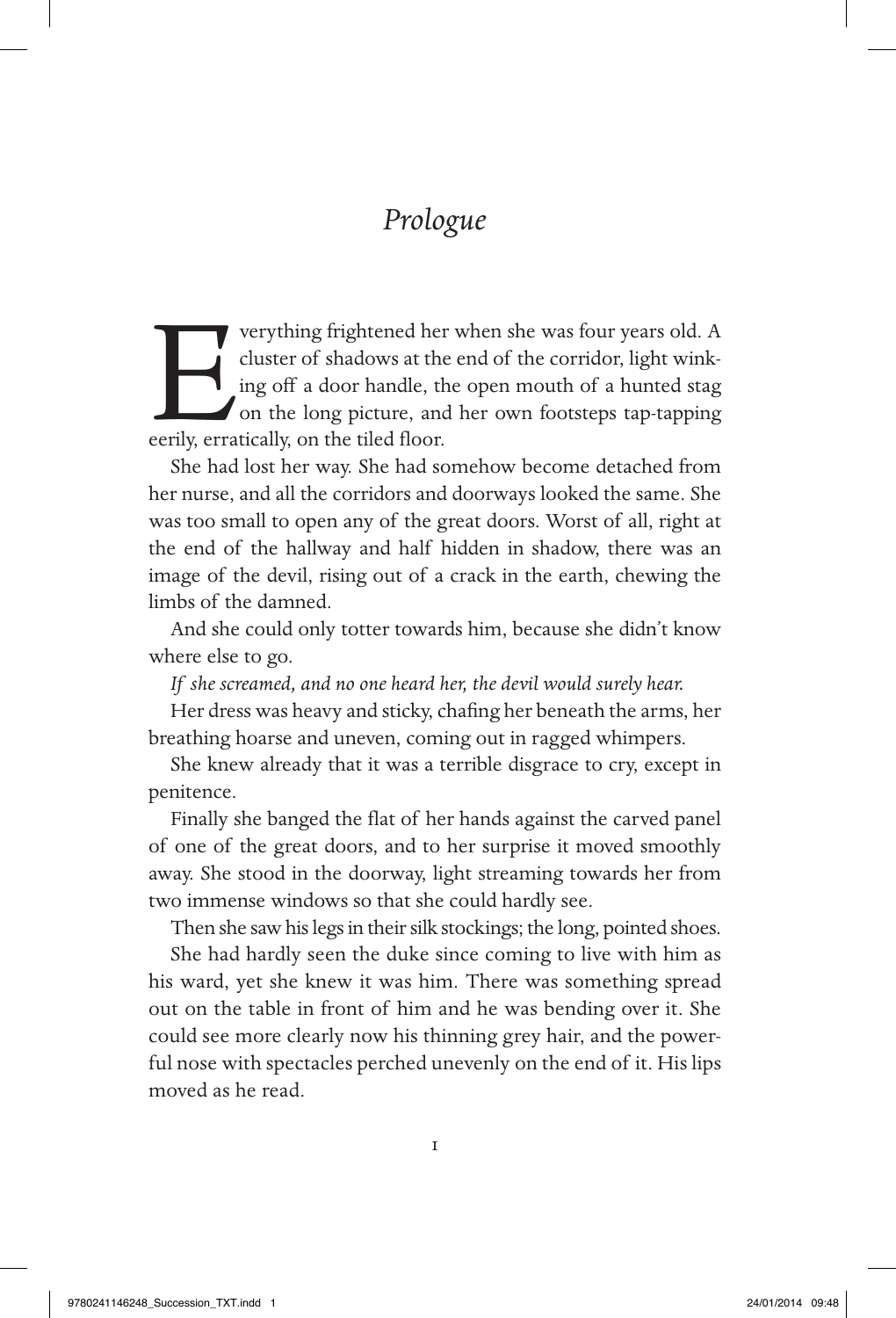## *Succession*

Some impulse made her step forward; she didn't know what. She was almost as scared of the duke as of the devil.

He didn't look up until she had nearly reached the table.

*Hello*, he said, his watery blue eyes clearing. *You must be . . . Margaret?* And when she didn't answer, he asked if she would like to see a marvellous thing. And when she didn't answer that, he held his hand out and she walked awkwardly over to him, and then he picked her up and stood her on a chair. He brushed the tears from her face with a quick thumb and told her not to touch.

*Do you know what this is?* he asked, and she shook her head.

It was a great map, he told her, a map of the world.

It curled at the corners and he had pressed it down with weights of various kinds: a small box, an ink stand, a wooden head.

The world was all colours; a mass of colours surrounded by blue. Around the edges the twelve faces of the wind blew the sea in all directions and tossed the little boats upon it. He talked her through the countries.

*This is France, see, and this is Brittany, and this – this is England, where you live now.*

She listened politely, not believing him. How could England be so small? She waited for him to explain the other features of the map: the fire-breathing dragons and salamanders, great snails and griffins and giants, beasts joined together with heads at both ends, and men with ears trailing along the ground.

In the centre of the world there was Jerusalem, of course, bounded by a circle that was God's holy tower. To the west there was an oval country, where unicorns played. There, he told her, it was possible to find the well of youth, guarded by two-headed geese in the pepper forests of Malabar, where there were trees that grew lambs from giant pods, and wool-bearing hens.

At the top were Adam and Eve in the Garden of Eden. Five rivers spouted from this garden, flowing south and west. If it were possible to sail south on one of these rivers, he said, past the line of the Equator, you would see men who walked upside down on their hands, and rain falling upwards on to the earth.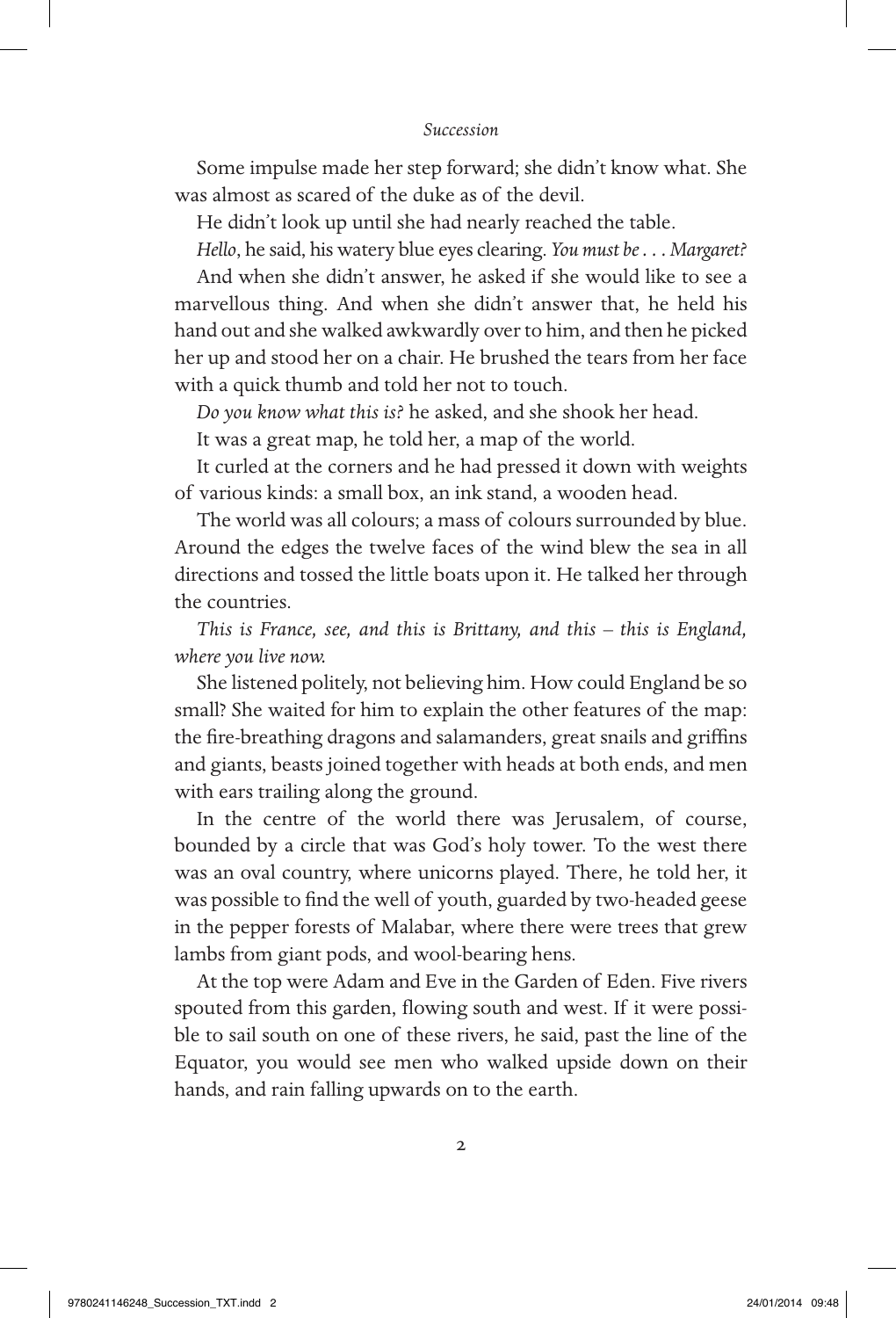## *Prologue*

But she was looking at the margins of the map, which were decorated with feathers and shells, and further up were the sun and moon, representing the firmament, and beyond that, of course, the glory of God. Which some men maintained you could sail to, he said, following her gaze.

She listened carefully, not liking to say that his fingers were digging into her as he held her on the chair. Sunlight shifted into cloud, and there was a spatter of rain at the windows.

He had sailed to some of the countries himself, he told her, and knew for a fact that Ireland was not near Spain. *And yet*, he said, half smiling into her serious face, *there is the world we live in, and the world of the imagination, and who is to say which is the more real?*

And now he was smiling not so much at her as at some inward vision.

He released her then, so that she tottered slightly, and he put out one hand to steady her, then began to roll the map up, methodically and swiftly rolling up the known world. She had a sudden dizzying sense of scale: England a small, brown corner of the world and herself a tiny speck on it.

He spoke about his time abroad, especially in France, where he had been captured by a woman wearing armour.

*Do not underestimate the strangeness of the world*, he told her. And then he said that this woman, who was known as Jeanne d'Arc, was the bravest woman that ever lived.

And then her nurse had appeared, flustered, anxious, and the duke had lifted her down from the chair, and she had hurried towards her in a stumbling run, back to the known world.

Later, much later, she learned that the world had changed from the flatness of a map into a globe, that it was not bounded by dragons and giants but by a sea of ice at both poles, that Jerusalem was no longer the centre of the world, and that there was a new land to the west, which was bigger than anyone had realized.

She learned also that her guardian had been accused of treason, that he had lost much of the nation's land in France, and that he had plotted to take the throne by marrying her to his son. For which